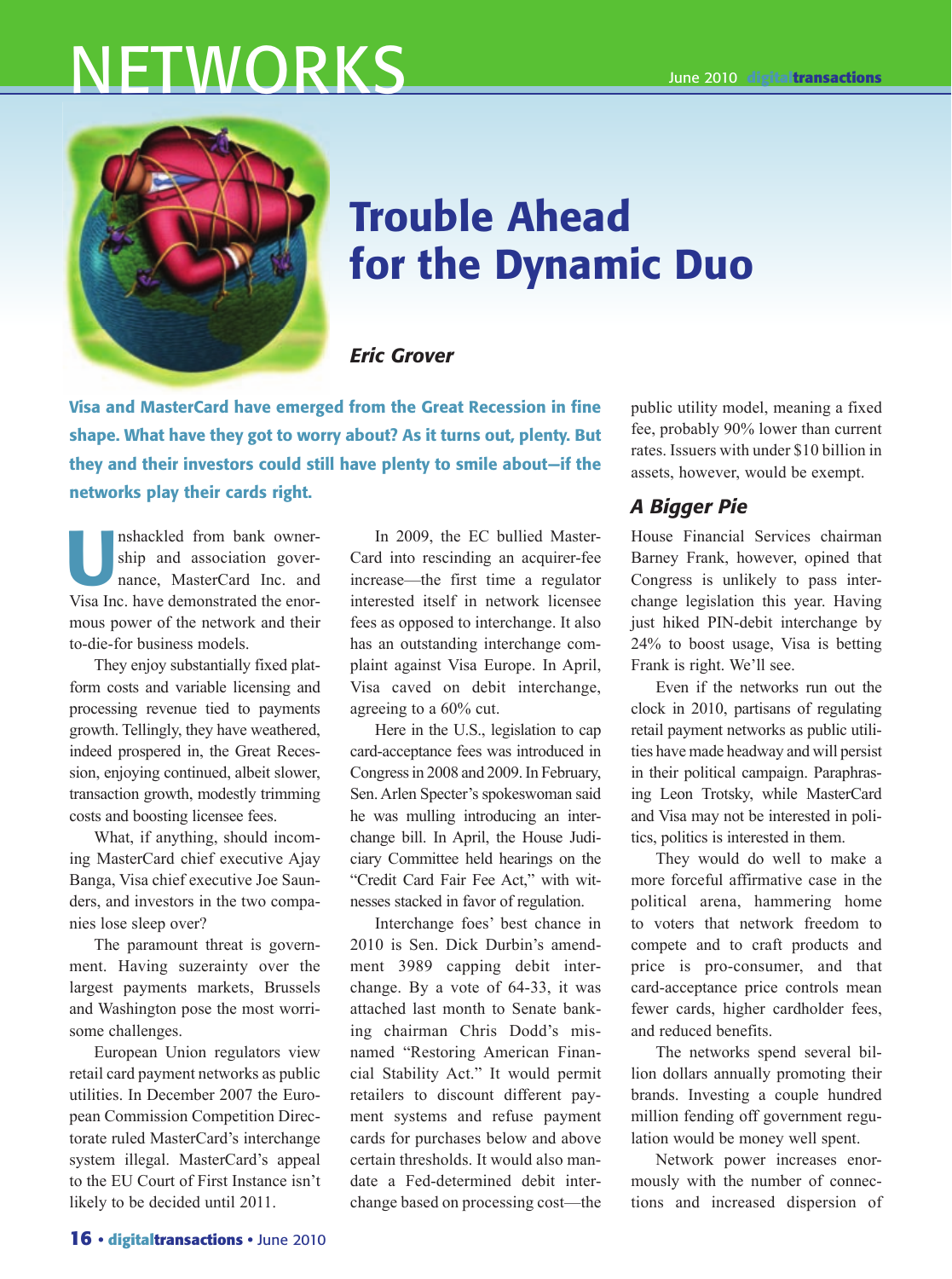issuer-and-acquirer payments share. Thirty million merchants, several billion cardholders, and tens of thousands of financial institutions are a lot of connections.

But Goliath issuers such as Bank of America Corp., JPMorgan Chase & Co., and Citigroup Inc. concentrate share. Issuer consolidation hurts network economics. Small community banks, however, are keen to piggyback on network brands and processing.

In contrast, Chase, pointedly, is not including network brands in promoting MasterCard and Visa credit and debit cards, underscoring giant issuers' desire to reduce network brand prominence to the minimum necessary.

Neither MasterCard nor Visa has done anything material to boost smaller and non-traditional issuers' share. They should encourage, and vigorously enable, the payments ambitions of small banks, retailers, insurance carriers, and mobile-phone operators. The networks would benefit from increasing not only the total electronic-payments pie, but the shares of other players at the expense of issuing behemoths.

#### *No Duopoly*

The recession hurt the entire payments industry. But networks were better insulated from its ravages than banks. Recent pricing moves testify to network value and power. In April 2009 MasterCard hiked net acquirer transaction fees 1.35 cents. In July 2009, Visa increased net acquirer transaction processing fees 1.45 cents and introduced new exception-processing and address-verification fees.

In October 2009, Visa implemented a 45-basis-point cross-border acquirer support fee, and MasterCard boosted cross-border acquirer fees 20 basis points. In April, Master-Card hiked acquirer fees by 1.5 basis points and acquirer ATM support fees by 12 cents per transaction. And, in July, Visa plans to increase acquirer fees by 1.75 basis points.

Much as they would like it to be otherwise, MasterCard and Visa are not a payments duopoly. While each worldwide network focuses on the other, there are a host of longstanding and new competing payment systems representing another threat to the networks.

Cash remains the world's primary retail payment method. Gray and black economies encourage cash. In many and Banco do Brasil are launching a payment network called Elo, initially aimed at low-income consumers.

The Russian government is discussing developing a national payment system to be owned by banks including Sberbank, Bank of Moscow, and Promsyazbank. Indian banks have flirted with launching IndiaNet to process interbank transactions.

## The Biggest Challenges for Visa And MasterCard ...

The developing threat of utility-like regulation by government, extending into pricing and network rules;

Dominance by gigantic banking corporations, which downplays network brands and stifles innovation and growth;

Multiple threats on multiple fronts worldwide from both established and emerging payments systems.

# ... And What They Should Do About Them

Stop pussyfooting around Washington. Make a stronger, positive case against government regulation, directly to voters;

Encourage, even enable, payments products for small banks and nonbank players like insurance companies, retailers, and mobile-network operators;

Be more aggressive about developing services for emerging payments markets, especially P2P payments;

Leverage strong cash positions to buy network-enhancing assets; Orbiscom (MasterCard) and CyberSource (Visa) are a good start.

European markets, its use has increased because of high taxes, large gray markets, and payment-card-network price controls that cause high cardholder fees and anemic benefits. That said, e-commerce growth and a handful of restaurants and airlines refusing to accept cash are a harbinger.

Protected Chinese network monopoly China UnionPay, the Euro Alliance of Payment Schemes, Cartes Bancaires (Europe's third-largest network), Canada's Interac, a slowly surging Discover, American Express Co., and JCB all compete in specific markets. But none yet matches up well against MasterCard and Visa worldwide.

There are efforts of varying seriousness by governments and banks to curb MasterCard and Visa in Brazil, Russia, India, China, and Europe. Bradesco

MasterCard and Visa should try to smother such efforts in the crib.

In the world's most populous market, notwithstanding China's commitment to the World Trade Organization to have completely opened up its domestic card-payment market by December 2006, MasterCard and Visa are still not permitted to compete.

#### *Pull out the Stops*

There are a slew of alternative-payment systems. E-commerce phenom PayPal has 84 million active users. Satisfying e-auction payment needs inadequately served by MasterCard and Visa enabled PayPal to build network critical mass and momentum in general-purpose e-payments. Now it has partnered with First Data Corp. to take Star PIN-debit online, and inevitably will jump to the physical point of sale.